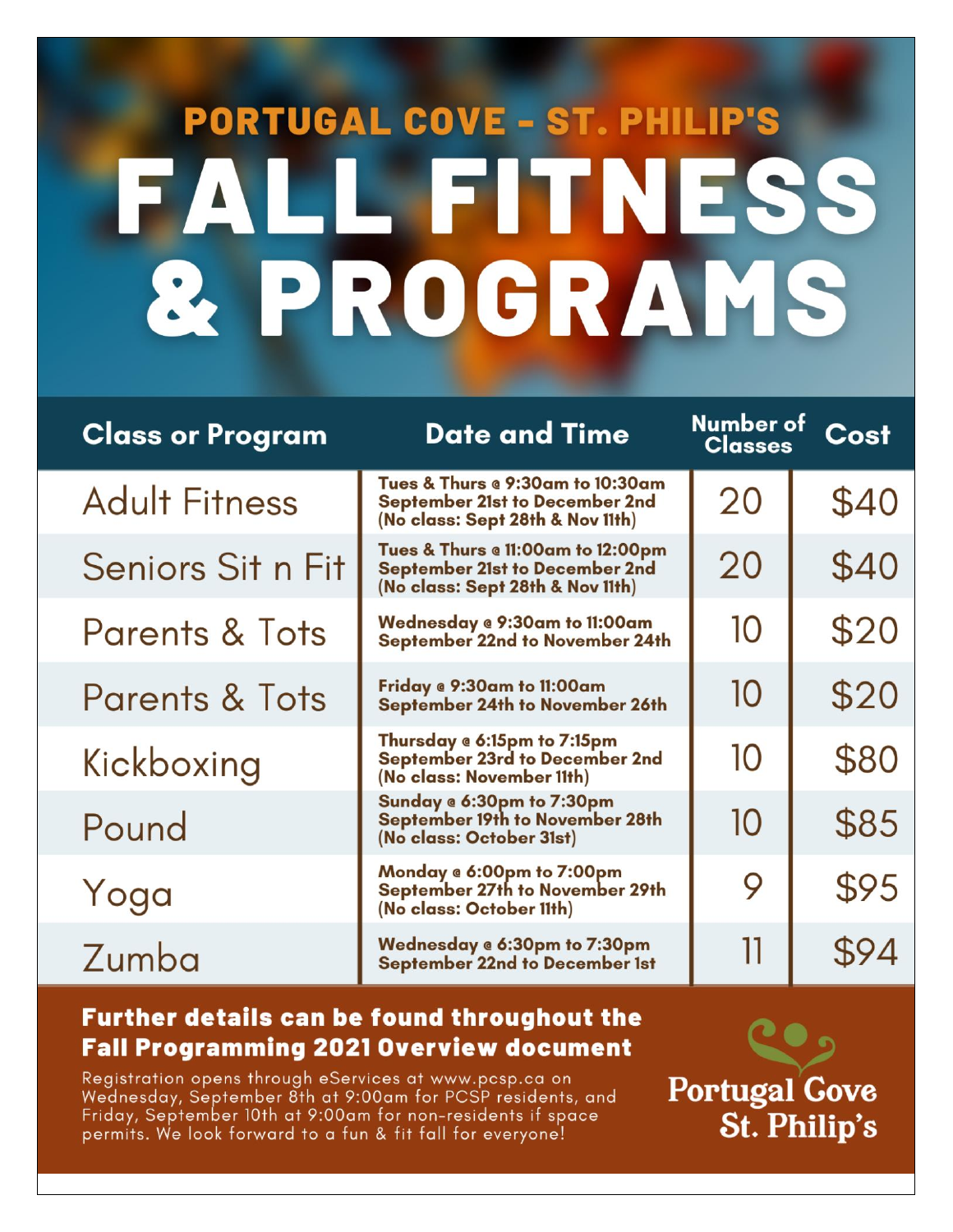# Fall 2021 Programming Overview:

It is important for all participants to recognize that programs have been adapted to fit regulations in place due to the ongoing pandemic. There are new procedures and protocols in place to lower the risk of COVID-19 transmission. These include changes to the room layout, schedule, numbers of participants, and more. Please ensure to read the document in full and contact our recreation staff if you have any questions.

Government of Newfoundland and Labrador has provided the following information:

The presence of COVID-19 variants (including B.1.1.7), introduces new challenges and it is important that facility operators, organizations and participants are aware of the following:

COVID-19 variants may spread more rapidly than the original strain of the virus;

Given that COVID-19 is transmissible by asymptomatic individuals, it may go undetected, thus the more rapid spread of COVID-19 variants can lead to more cases, and potentially more deaths.

The potential risk of COVID-19 spread is highest when individuals are indoors, within 2 meters of each other, in a small space with limited ventilation, sharing equipment or food, and/or taking deep breaths (e.g. while singing, shouting or exercising). Therefore, recreational activities and physical activity occurring indoors and/or in close proximity to others are considered higher risk.

It is recommended that non-medical masks be worn as much as possible when in indoor spaces, including during low intensity physical activities. Non-medical masks should be worn as much as possible when individuals interact with other individuals who are not their close, consistent contacts, both in indoor and outdoor spaces.

Individuals engaging in moderate to vigorous physical activity, may remove their non-medical mask for the duration of the activity. It is recommended that individuals wear a non-medical mask, while participating in low intensity physical activity in indoor environments, where possible. Wearing a nonmedical mask in the community is not a substitute for maintaining physical distance and proper hand hygiene protocols.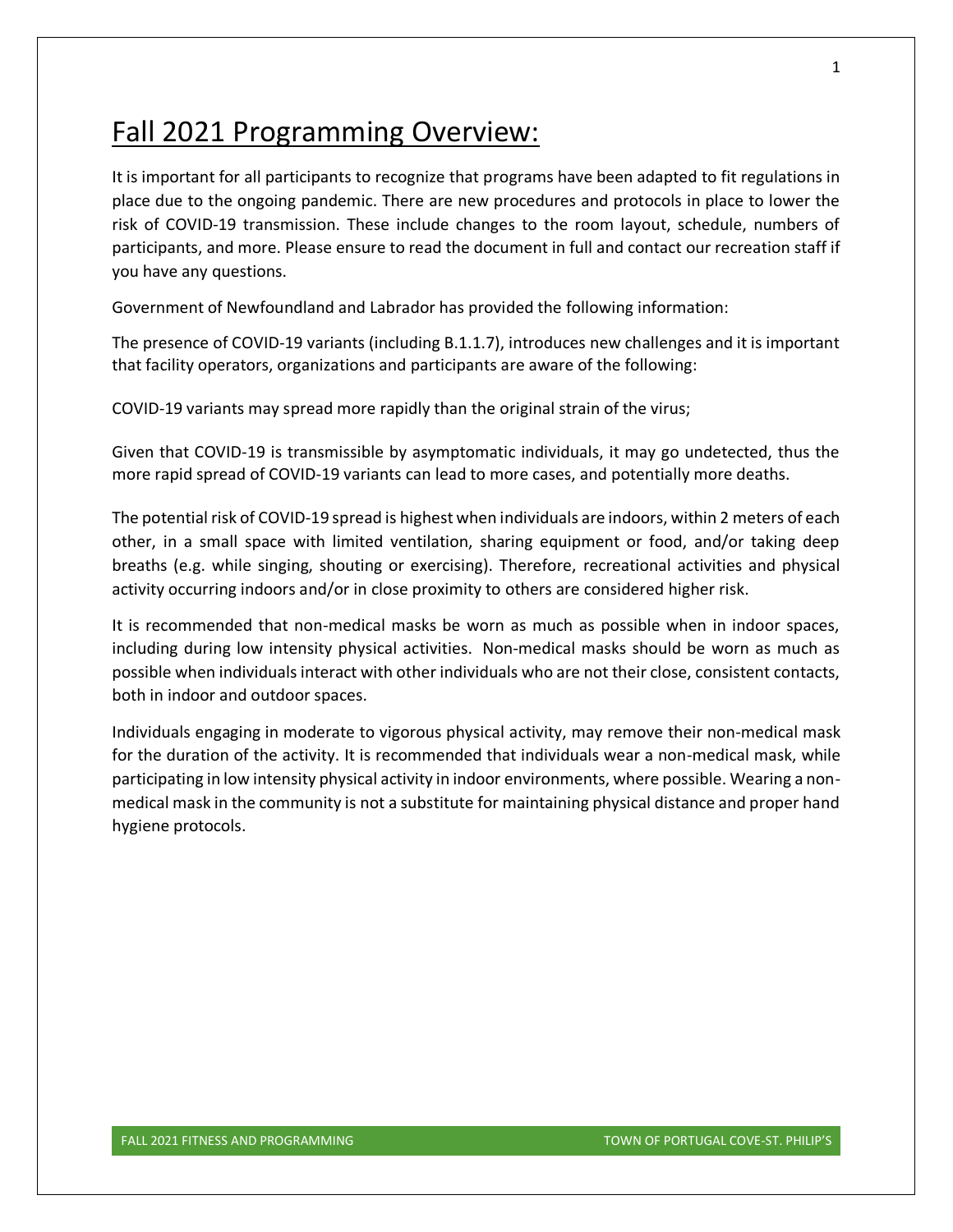#### Important Notes:

*If at any time you feel ill, stay home*. Participants are asked to self-screen prior to attending the program. If there are any signs and symptoms such as, but not limited to: sore throat, cough, fever, participants are required to stay home.

*Reduced Capacity:* To allow participants to socially distance, there is a reduced capacity of classes and programs. Staff do not have the ability to change the numbers at this time. Please keep in mind that persons should be 2 meters or 6 feet apart at all times during our programming.

*Sanitization Measures:* Before opening each day, the building is sanitized. There are hand sanitizer units placed in the foyer and room. Participants are to use it upon arrival to the building and throughout the class. The cleaners used are effective against COVID-19 and approved by Health Canada.

*Equipment:* Facility equipment for fitness classes will not be available. Please check the class list and review the specific items needed for each fitness class which you will be required to bring from home.

*Masks:* The Recreation Centre is a common indoor area, therefore it follows the Public Health measures in place on masks.

*Schedule:* The Fall schedule has been created to allow for cleanings to take place, and no overlap of classes coming and going at the same time. Participants are asked to show up no more than 10 minutes before class, and leave immediately following the end of the class.

*Registration:* Registration for classes/programs must be completed online.

Registration for residents for the Fall session opens on Wednesday, September 8th, 2021.

Non-resident registration will take place Friday, September 10th should space allow.

There will be no drop ins during the Fall programming. All participants must register for the entire session in order to attend. Classes are scheduled from April until end of November or December. Please see the section on page 3 for further registration information.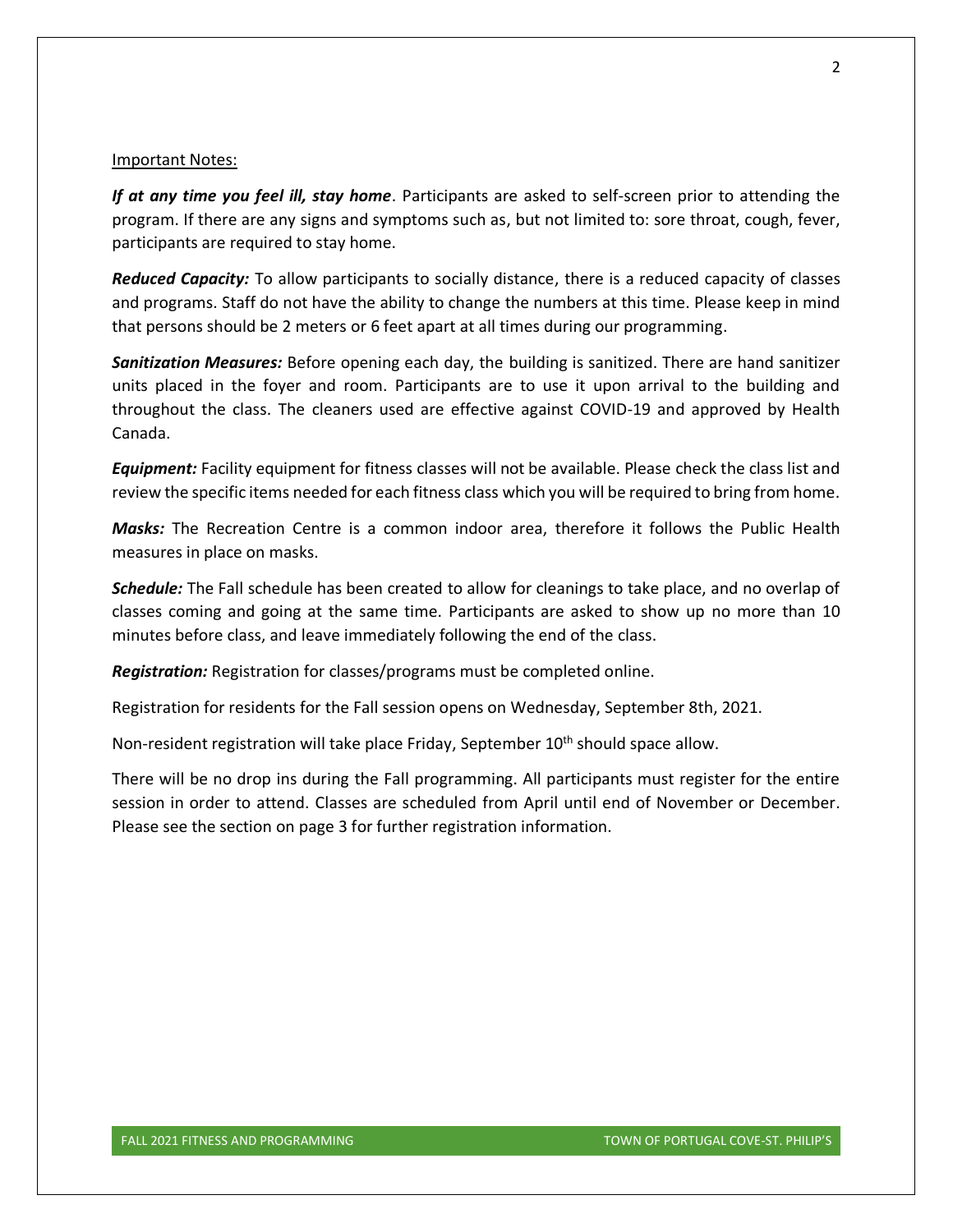# Registration Information:

- Registration is completed through *eServices*.
- Visi[t www.pcsp.ca](http://www.pcsp.ca/) and click on eServices in the top right.
- Please make sure your account is up to date, or set up prior to the opening of registration.
- To create a new account if you have not used eServices before, a Sign-Up Key can be found on your Tax Bill, or by contacting our Accounting Technician, Joe Donkers, by phone at 895-5666 or by email at [joe.donkers@pcsp.ca.](mailto:joe.donkers@pcsp.ca?subject=eServices%20Sign-Up%20Key)
	- o A Sign-Up Key is 8 characters (could be numbers of letters) located in a box at the bottom of your tax bill.
- Once the classes open for registration, you'll see each class listed under "Events" on eServices.
- To register, you click on the class/classes you're looking for, and add them to your cart.
- When you're ready to check out, click on the cart, make sure to read the terms and conditions of the Town (link in blue), and then check out with credit card or a Visa-debit card. American Express is NOT accepted.
- Pay Later is an option, but you will need to then create the Town of Portugal Cove St. Philip's as a bill payee through online banking and transfer the funds. Email transfer is not accepted if you choose the pay later option.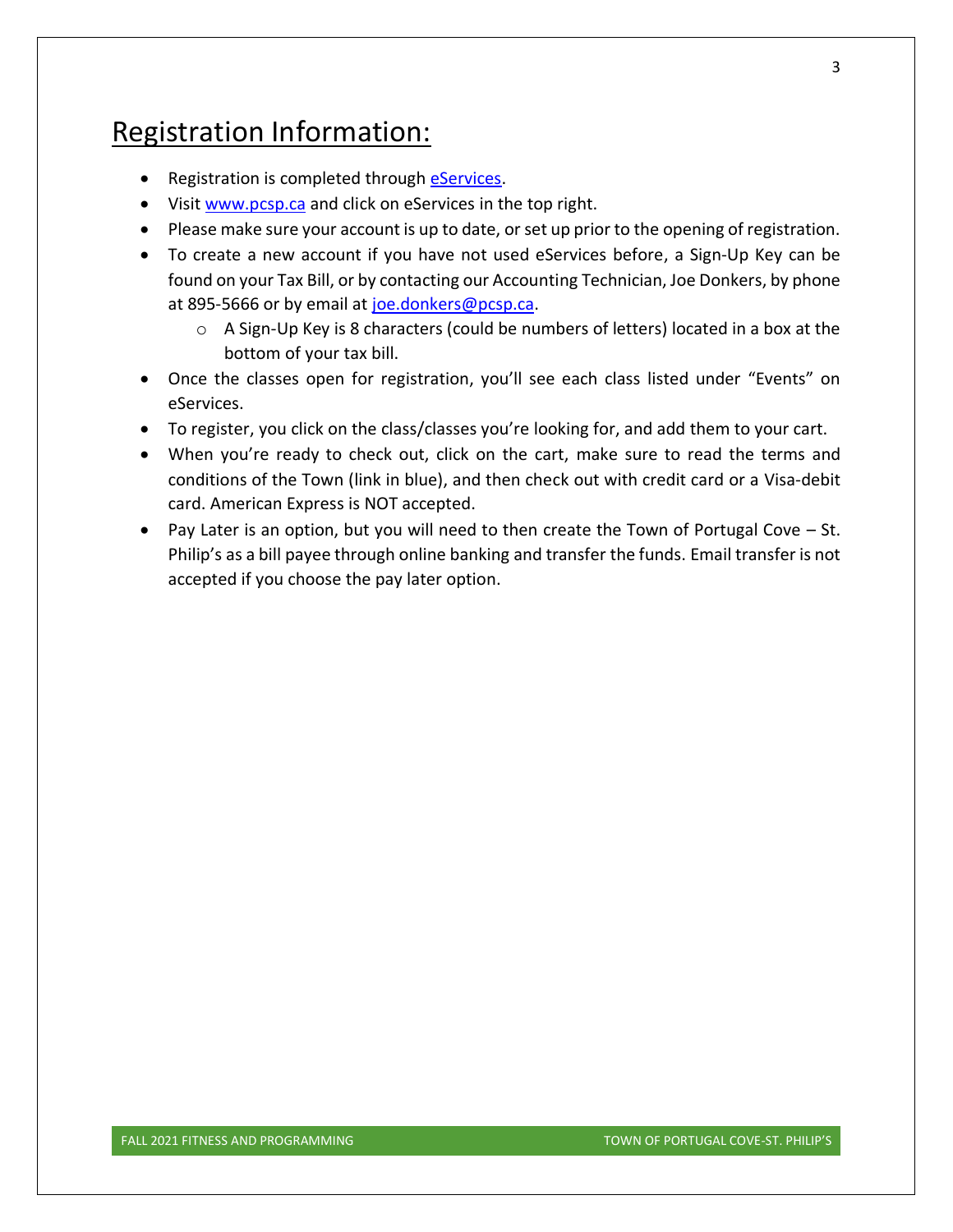#### \* Participants can only register for one Playgroup Session \*

## Playgroup Session 1

A fun morning group for children to play with their peers and socialize! A range of activities and toys are available on site for participants. Come meet other parents and caregivers while children have fun with friends!

**When:** Wednesdays at 9:30am – 11:00am **Where:** Recreation Centre, located behind the Town Hall at 1119 Thorburn Rd. **Ages:** 0-5 years (guardian required for all participants) **Cost:** \$20 – 10 week session; free for guardians (max 1 guardian per child) Dates: September 22<sup>nd</sup> – November 24<sup>th</sup>

## Playgroup Session 2

**When:** Fridays at 9:30am – 11:00am **Where:** Recreation Centre, located behind the Town Hall at 1119 Thorburn Rd. **Ages:** 0-5 years (guardian required for all participants) **Cost:** \$20 – 10 week session; free for guardians (max 1 guardian per child) Dates: September 24<sup>th</sup> – November 26<sup>th</sup> Create a subaccount in your child/children's name(s) to register for the program:

• Click on "Your Account" and then add subaccount. When you open "Playgroup", you'll add the child to the cart for check out.

#### *Due to COVID-19 Regulations:*

- Participants must self screen before arriving to the program and are required to stay home from class if they are unwell or show any signs of symptoms.
- Upon arrival to the building all participants MUST use the hand sanitizer in the foyer before entering the room.
- Social Distancing please follow social distancing measures whenever possible.
- Enter and Exit enter and exit are using the same door, please be respectful and allow one person at a time to enter and exit.
- Please bring water bottles for participants from home.
- Snacks will be provided.
- The kitchen is closed at this time, please do not enter (except for emergency purposes only.)
- Limited play equipment will be available.
- **Please review the "2021 Fall Program Attendee Information" pages at the end of the document.**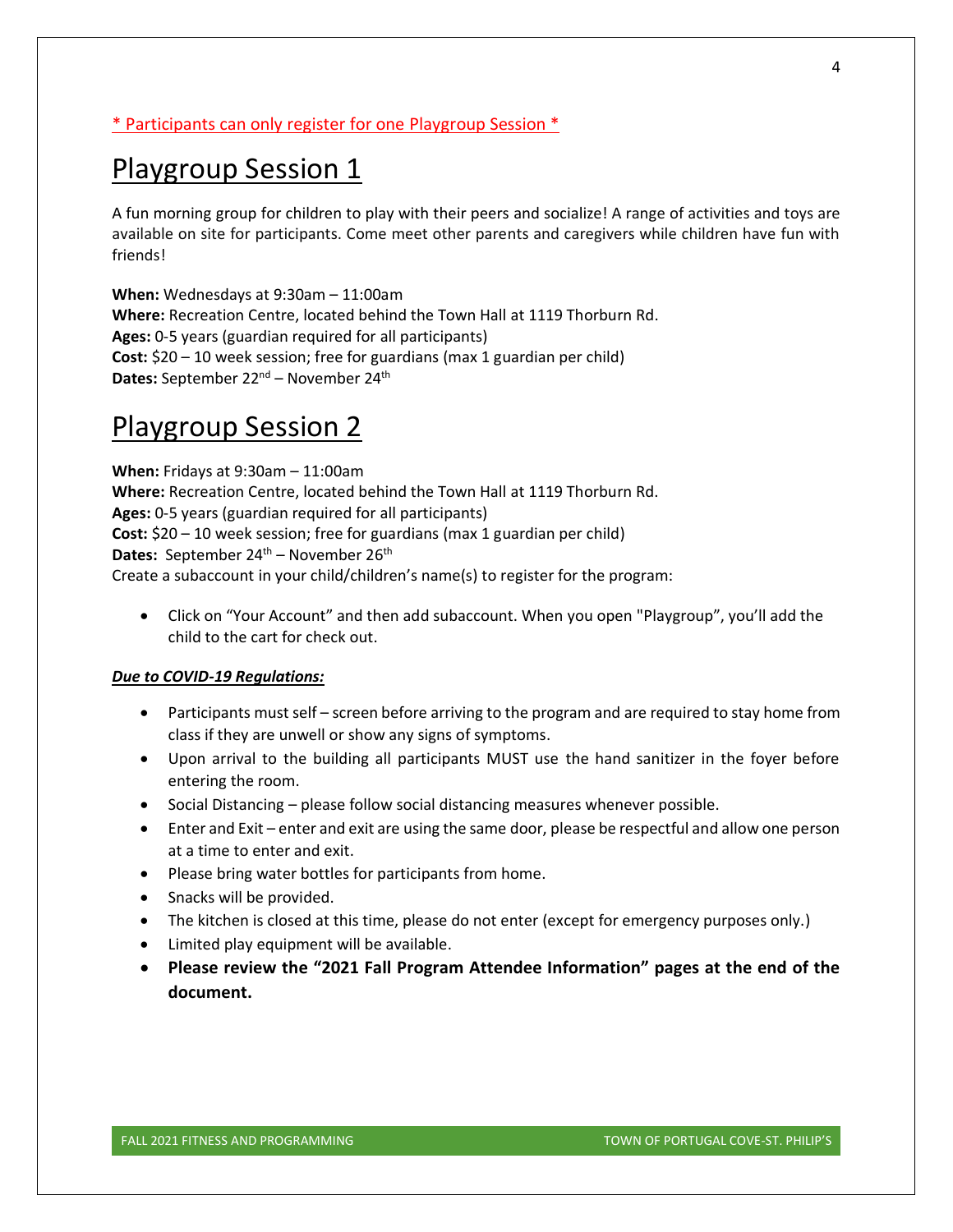## Gentle Yoga

During this class you can expect to improve your overall fitness level by gaining strength, flexibility, and balance. This 60-minute class promotes a heightened sense of awareness and wellbeing in a slower paced, non-competitive and supportive environment.

*Participants must bring their own mat, block, and water bottle.*

**When:** Mondays at 6:15pm – 7:15pm. **Where:** Recreation Centre, located behind the Town Hall at 1119 Thorburn Rd. **Ages:** 18+ years **Cost:** \$95 **Dates:** September 27<sup>th</sup> – November 29<sup>th</sup> (no class on October 11<sup>th</sup>)

**Please review the "2021 Fall Program Attendee Information" pages at the end of the document.**

## Sit & Fit (Tuesdays & Thursdays)

#### *Participants must bring a water bottle.*

**When:** Tuesdays & Thursdays at 11:00am – 12:00am **Where:** Recreation Centre, located behind the Town Hall at 1119 Thorburn Rd. **Ages:** 50+ **Cost:** \$40 **Dates:** September  $21^{st}$  – December  $2^{nd}$  (no classes on September  $28^{th}$  and November  $11^{th}$ )

**Please review the "2021 Fall Program Attendee Information" pages at the end of the document.**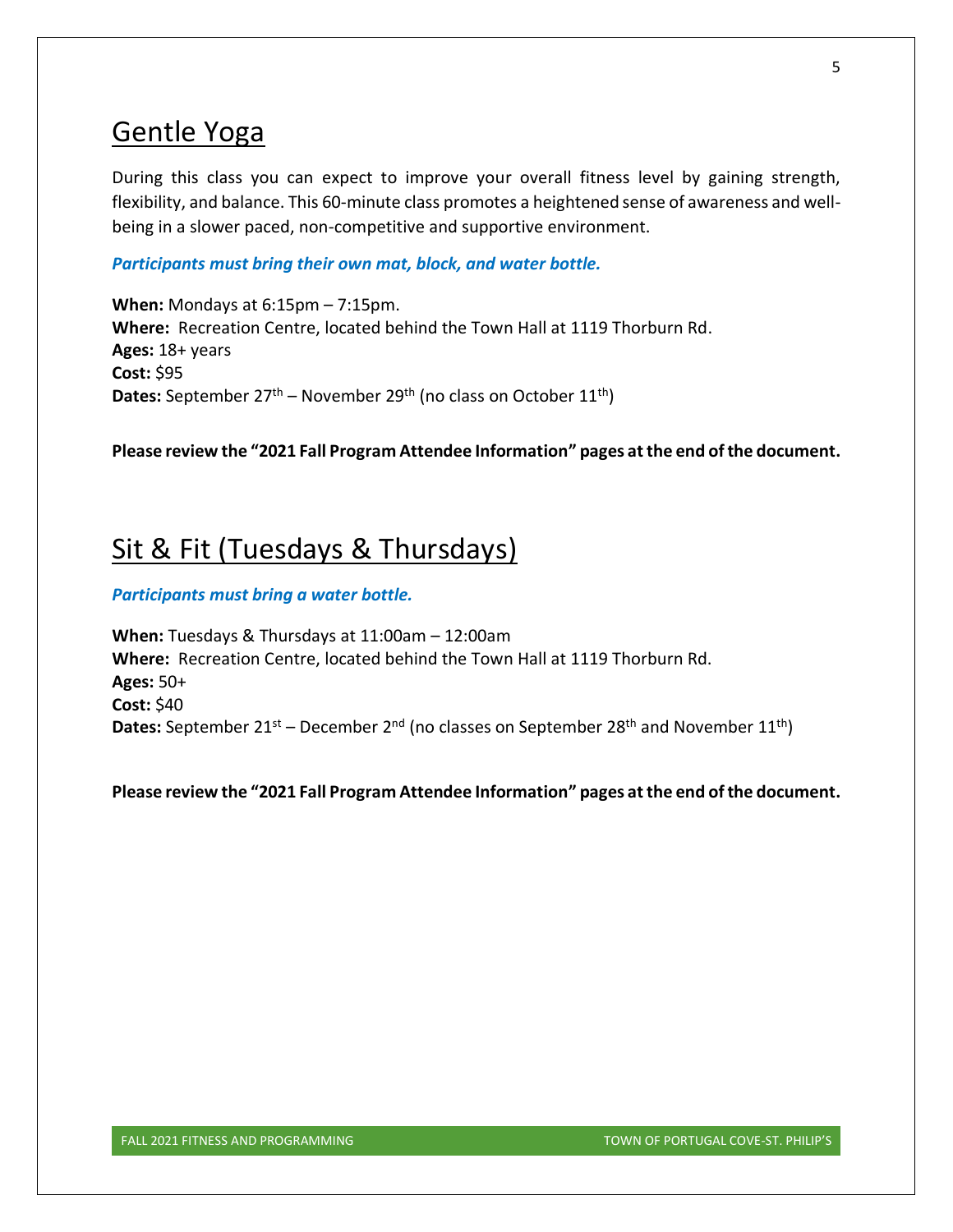## Adult Fitness

#### *Participants must bring a mat, weights, bands and water bottle.*

**When:** Tuesday and Thursday, 9:30am – 10:30am **Where:** Recreation Centre, located behind the Town Hall at 1119 Thorburn Rd. **Ages:** 50+ **Cost:** \$40 **Dates:** September 21<sup>st</sup> – December 2<sup>nd</sup> (no classes on September 28<sup>th</sup> and November 11<sup>th</sup>)

**Please review the "2021 Fall Program Attendee Information" pages at the end of the document.**

## Zumba

#### *Participants must bring a water bottle.*

**When:** Wednesdays at 6:30pm – 7:30pm **Where:** Recreation Centre, located behind the Town Hall at 1119 Thorburn Rd. **Ages:** 18+ **Cost:** \$94 Dates: September 22<sup>nd</sup> – December 1st

#### **Please review the "2021 Fall Program Attendee Information" pages at the end of the document.**

### Pound Fitness

#### *Participants must bring a water bottle.*

**When:** Sundays from 6:30pm – 7:30pm **Where:** Recreation Centre, located behind the Town Hall at 1119 Thorburn Rd. **Ages:** 18+ **Cost:** \$85.00 Dates: September 19<sup>th</sup> – November 28<sup>th</sup>

**Please review the "2021 Fall Program Attendee Information" pages at the end of the document.**